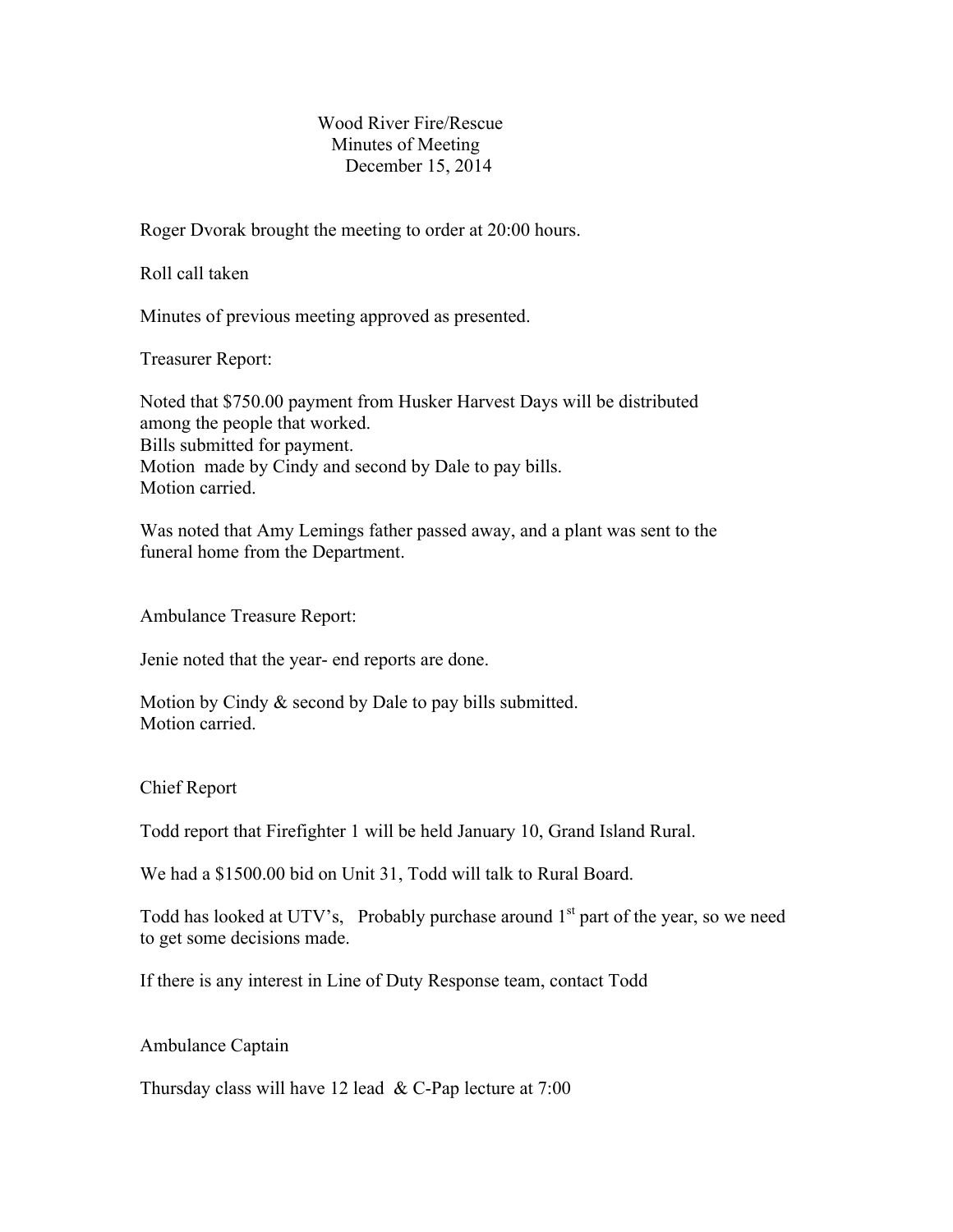Winter Conference will be in Kearney, January 16-18, if interested need to get request in.

Training Officer:

Scene size up is the training for this month. Next month training will be on nozzles.

Safety:

Reminded of winter weather, be safe on the roads.

Fire Prevention:

Matt K to look into movie night for kids.

EMS Billing

Noted that we are missing some mileage. Need to check with Dick S. PEPP class on Sunday

Committees:

Christmas Family: Set up for Monday the 22<sup>nd</sup> of December. Need \$400.00 from the department along with the donations in the boot for shopping. Need to get the tree up, items for the food bank to family. Starting of the festivities is 7:00. Motion made by Brian H  $\&$  second by Chris Y to give \$400.00 toward Christmas for the family. Motion carried.

Dance Committee:

Everything is in the works. Tickets will be at front door. Contracts have been taken care year We will discuss unsold tickets at the January meeting. Volunteers needed for the breakfast, and decorating. Tyson is in charge of set-up, what about stage lighting? Everyone needs to help out . Members need to show up for dance & mingle with people.  $2<sup>nd</sup>$  band lined up as opener. Committee will meet after meeting to night. Council and Rural Board complimentary invite. Discussion on what constitutes immediate family member. It was decided that immediate family is one that is living under your roof.

Motion made by Justin & second by Nate to accept "immediate family" rule. Motion carried.